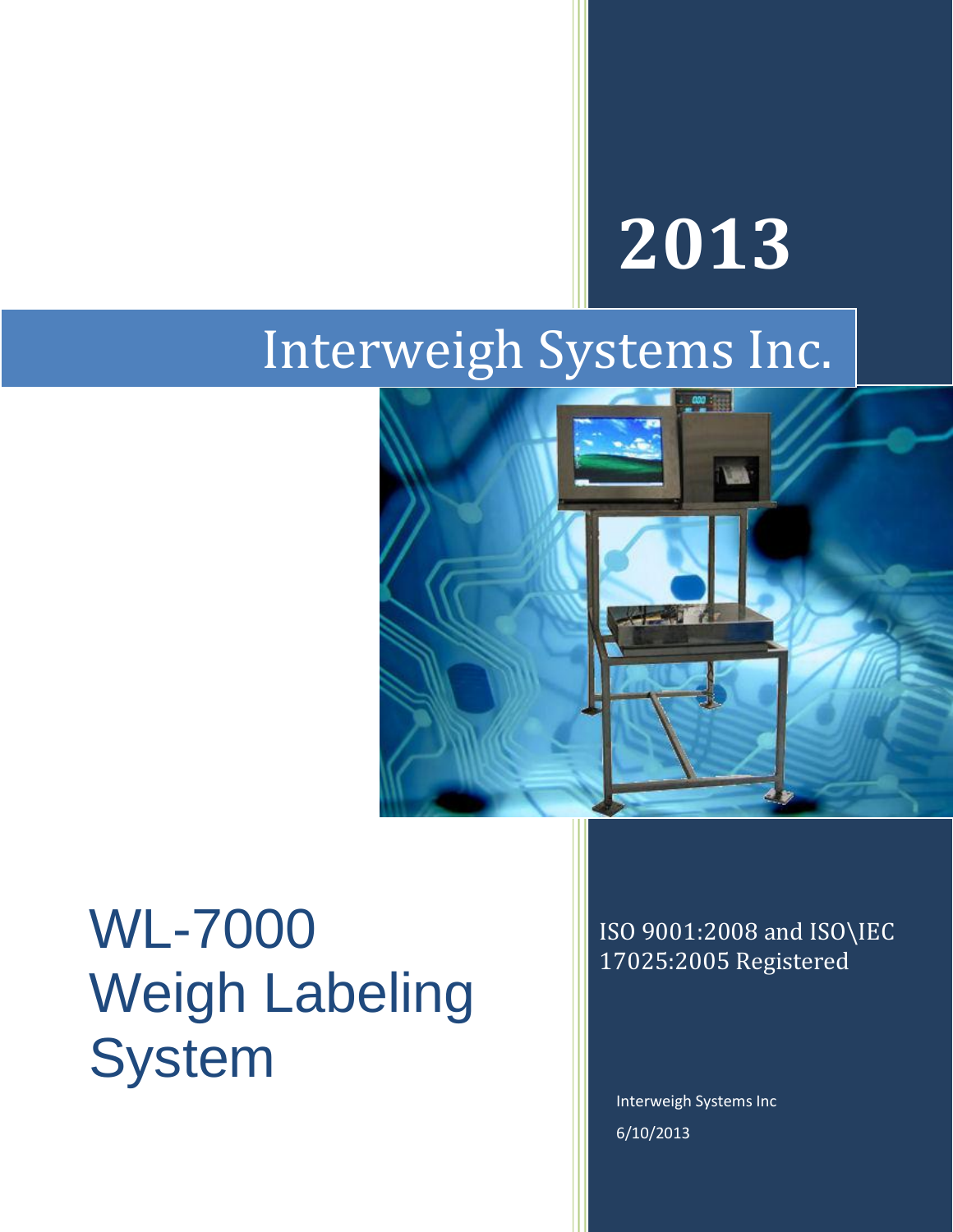

### **Touch Screen PC**

**Features**

- Stainless steel sealed design
- 17" (1280 x 1024) touch screen computer with Windows XP Pro preloaded.
- Full water washdown design
- Built in heater with thermostatic control temperature range -15°C to 50° C.
- 3 USB ports.
- 1 serial port.
- 1 Ethernet port.
- 1.5 Ghz Intel processor.
- 512 GB RAM memory, 80 GB HD.

### **Datamax I-4208 Printer**

#### **Features**

- Print speeds of up to 8 inches per second.
- 203 dot per inch resolution.
- Maximum print width of 4.09".
- Scalable font.
- Serial and parallel interface.
- 1 MEG flash memory.
- Label sensor is adjustable and transmissive & reflective.
- Quick change printhead.